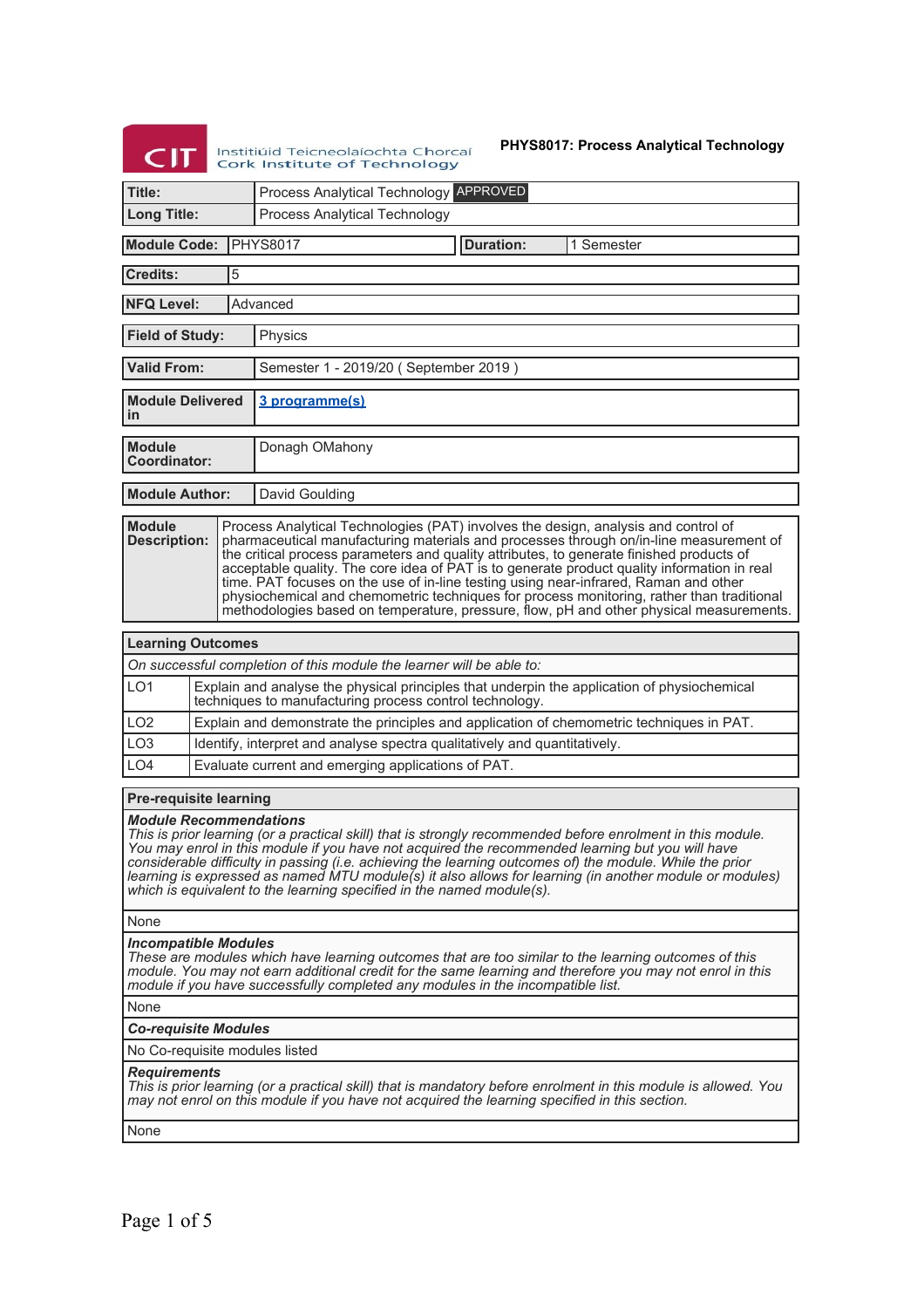

Institiúid Teicneolaíochta Chorcaí Cork Institute of Technology

**Module Content & Assessment**

#### **Indicative Content**

### **Introduction to Process Analytical Technologies (PAT)**

Historical perspective, regulatory framework, application to a simple manufacturing process, data collection and analysis, measurement technology: spectroscopy, chemometrics, on-line versus off-line applications, validation, process control, future trends.

#### **Introduction to Spectroscopy**

Fundamentals of spectroscopy: hydrogen spectrum, quantum numbers, selection rules. Basic elements of practical spectroscopy: sources, dispersing elements, detectors; S/N ratio, resolving power; line-widths; Fourier transforms.

#### **Infra-Red Spectroscopy**

Vibrating diatomic molecule, pure vibrational spectra, anharmonicity; Rotational-vibrational spectra e.g. carbon monoxide; Techniques and instrumentation of IR spectroscopy: sources, dispersion, detector, sample preparation; Applications: chemical analysis by IR spectroscopy.

### **Nuclear Magnetic Resonance Spectroscopy**

Nuclear magnetic resonance: the chemical shift, the coupling constant; Techniques and instrumentation: pulsed NMR, other nuclei; Applications: MRI, defects in solids.

#### **Mass Spectrometry**

Types to include TOF, Quadrupole and Magnetic Sector. Operating principles, resolution and sensitivity specifications. Applications including solvent drying and residual gas analysis.

#### **Chemometrics**

Physiochemical data processing and analysis. Techniques studied include principal component analysis (PCA) and partial least squares regression (PLS).

#### **PAT Applications**

Use of simulation software. Case Studies such as: 1) IR quality control in the food industry; 2) NIR for measurement of moisture and fat content of food; 3) NMR applications in the chemical industry; 4) Particle size distribution.

| <b>Assessment Breakdown</b>        | $\frac{9}{6}$ |  |
|------------------------------------|---------------|--|
| l Course Work                      | $130.00\%$    |  |
| l End of Module Formal Examination | ' 70.00%      |  |

## **Course Work**

| <b>Assessment Type</b>   | <b>Assessment Description</b> | Outcome<br>addressed | total | 1% of Assessment<br>Date |  |  |
|--------------------------|-------------------------------|----------------------|-------|--------------------------|--|--|
| Open-book Examination    | Theory assessment             | 1.4                  | 15.0  | Week 7                   |  |  |
| l Short Answer Questions | Assessment                    | 2,3                  | 15.0  | Week 10                  |  |  |

### **End of Module Formal Examination**

| Assessment Type | <b>Assessment Description</b>     | Outcome<br>addressed | total | Ⅰ% of <i>Assessment</i><br>Date |
|-----------------|-----------------------------------|----------------------|-------|---------------------------------|
| l Formal Exam   | End-of-Semester Final Examination | 1,2,3,4              | 70.0  | LEnd-of-Semester                |

## **Reassessment Requirement**

**Repeat examination**

*Reassessment of this module will consist of a repeat examination. It is possible that there will also be a requirement to be reassessed in a coursework element.*

**The institute reserves the right to alter the nature and timings of assessment**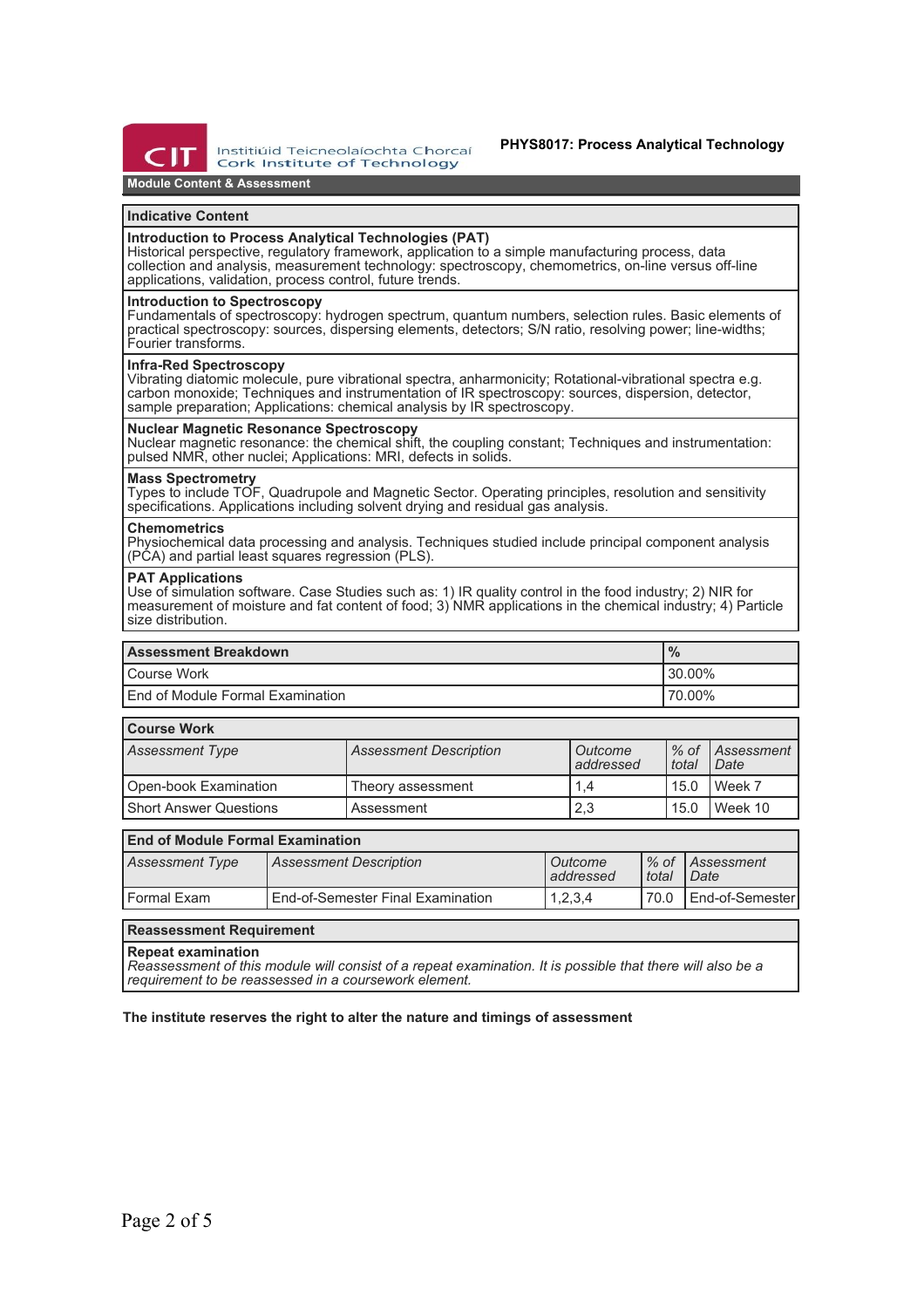

Institiúid Teicneolaíochta Chorcaí<br>Cork Institute of Technology

# **PHYS8017: Process Analytical Technology**

**Module Workload**

| <b>Workload: Full Time</b>                       |                             |                                      |                    |                    |                                          |
|--------------------------------------------------|-----------------------------|--------------------------------------|--------------------|--------------------|------------------------------------------|
| <b>Workload Type</b>                             | <b>Workload Description</b> |                                      | Hours <sup> </sup> | Frequency          | Average<br>Weekly<br>Learner<br>Workload |
| Lecture                                          | Delivery of module content  |                                      | 4.0 <sub>1</sub>   | Every<br>Week      | 4.00                                     |
| Independent & Directed<br>Learning (Non-contact) | Study and homework          |                                      |                    | 3.0 Every<br>Week  | 3.00                                     |
| <b>Total Hours</b>                               |                             |                                      | 7.00               |                    |                                          |
| Total Weekly Learner Workload                    |                             |                                      |                    |                    | 7.00                                     |
| Total Weekly Contact Hours                       |                             |                                      |                    | 4.00               |                                          |
| <b>Workload: Part Time</b>                       |                             |                                      |                    |                    |                                          |
| <b>Workload Type</b>                             | <b>Workload Description</b> |                                      | Hours <sup> </sup> | Frequency          | Average                                  |
|                                                  |                             |                                      |                    |                    | Weekly<br>Learner<br>Workload            |
| Lecture                                          | Delivery of module content  |                                      | 4.0                | Every<br>Week      | 4.00                                     |
| Independent & Directed<br>Learning (Non-contact) | Study and homework          |                                      | 3.01               | Every<br>Week      | 3.00                                     |
|                                                  |                             |                                      |                    | <b>Total Hours</b> | 7.00                                     |
|                                                  |                             | <b>Total Weekly Learner Workload</b> |                    |                    | 7.00                                     |
| Total Weekly Contact Hours                       |                             |                                      |                    |                    | 4.00                                     |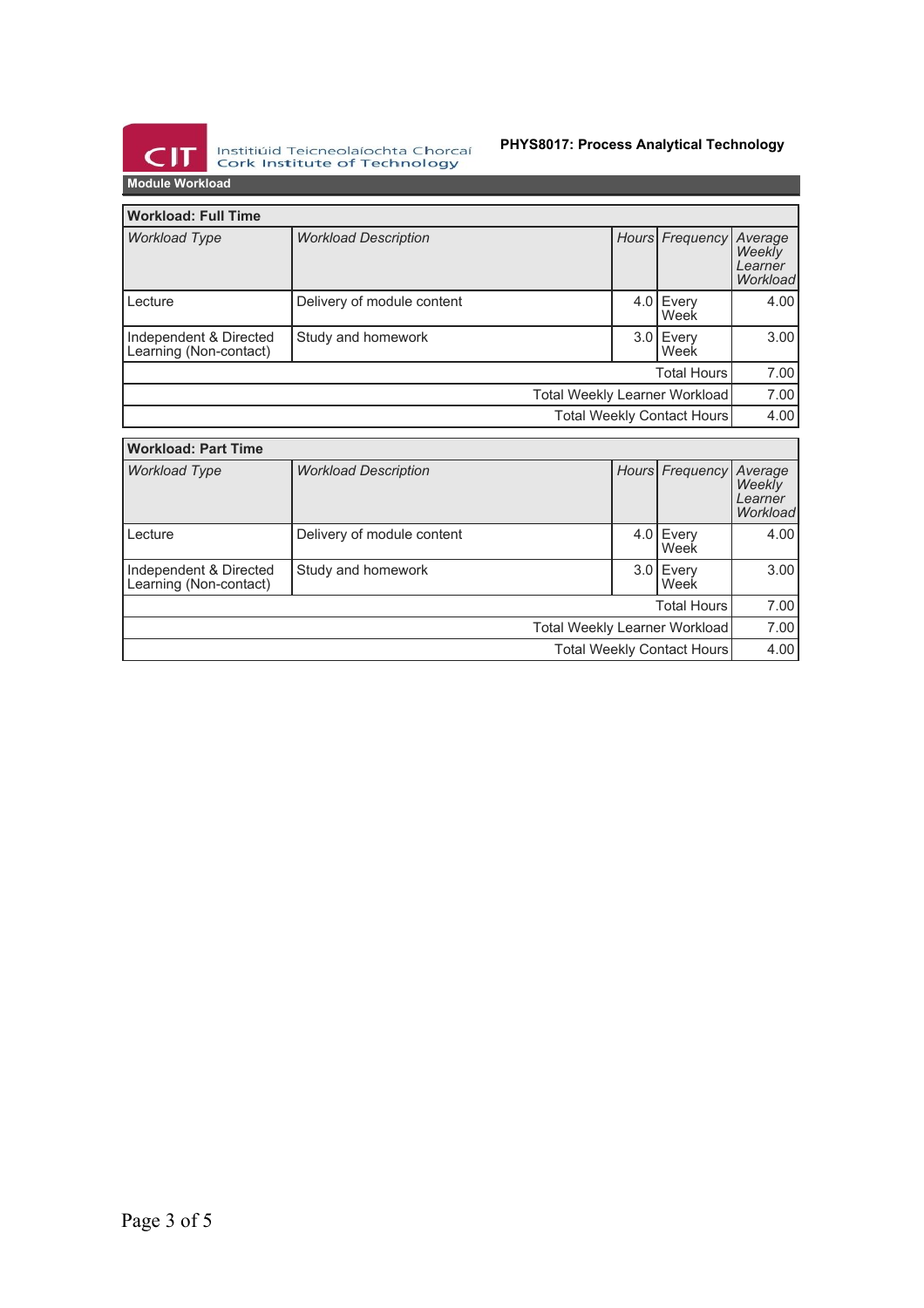**Module Resources**

*Recommended Book Resources*

**K. Bakeev 2010,** *Process analytical technology: spectroscopic tools and implementation strategies for the chemical and pharmaceutical industries***, 2nd Ed., Blackwell USA [ISBN: 9781405121033]**

*Supplementary Book Resources*

**H. Gunsler and H.U. Gremlich 2002,** *IR Spectroscopy: An Introduction***, Wiley [ISBN: 3527288961]**

**J. Kauppinen and J. Partanen 2001,** *Fourier Transforms in Spectroscopy***, Wiley [ISBN: 3527402896]**

**J.B. Lambert and E.P. Mazzola 2004,** *NMR Spectroscopy***, Prentice-Hall [ISBN: 0130890669]**

*Recommended Article/Paper Resources*

**Fonteyne, Margot; Vercruysse, Jurgen; De Leersnyder, Fien; et al.** *Process Analytical Technology for continuous manufacturing of solid-dosage forms***, Analytical Chemistry, 2015, Volume 67**

**Vargas, Jenny M; Nielsen, Sarah; Cárdenas, Vanessa; et al. 2018,** *Process analytical technology in continuous manufacturing of a commercial pharmaceutical product***, International Journal of Pharmaceutics,, 538**

*Other Resources*

**Website: Peter Scott 2008,** *Process Analytical Technology***, AstraZeneca [http://www.dissolutiontech.com/DTresour/ 0802art/article\\_1.htm](http://www.dissolutiontech.com/DTresour/0802art/article_1.htm)** 

**Website:** *Food and Drug Administration (FDA):* **<http://www.fda.gov/cder/OPS/PAT.htm>**

**Website:** *European Medicines Agency (EMA)* **[http://www.emea.europa.eu/Inspections/PA Thome.html](http://www.emea.europa.eu/Inspections/PAThome.html)** 

**Website:** *Bruker Optics* **<http://www.brukeroptics.com/pat/>**